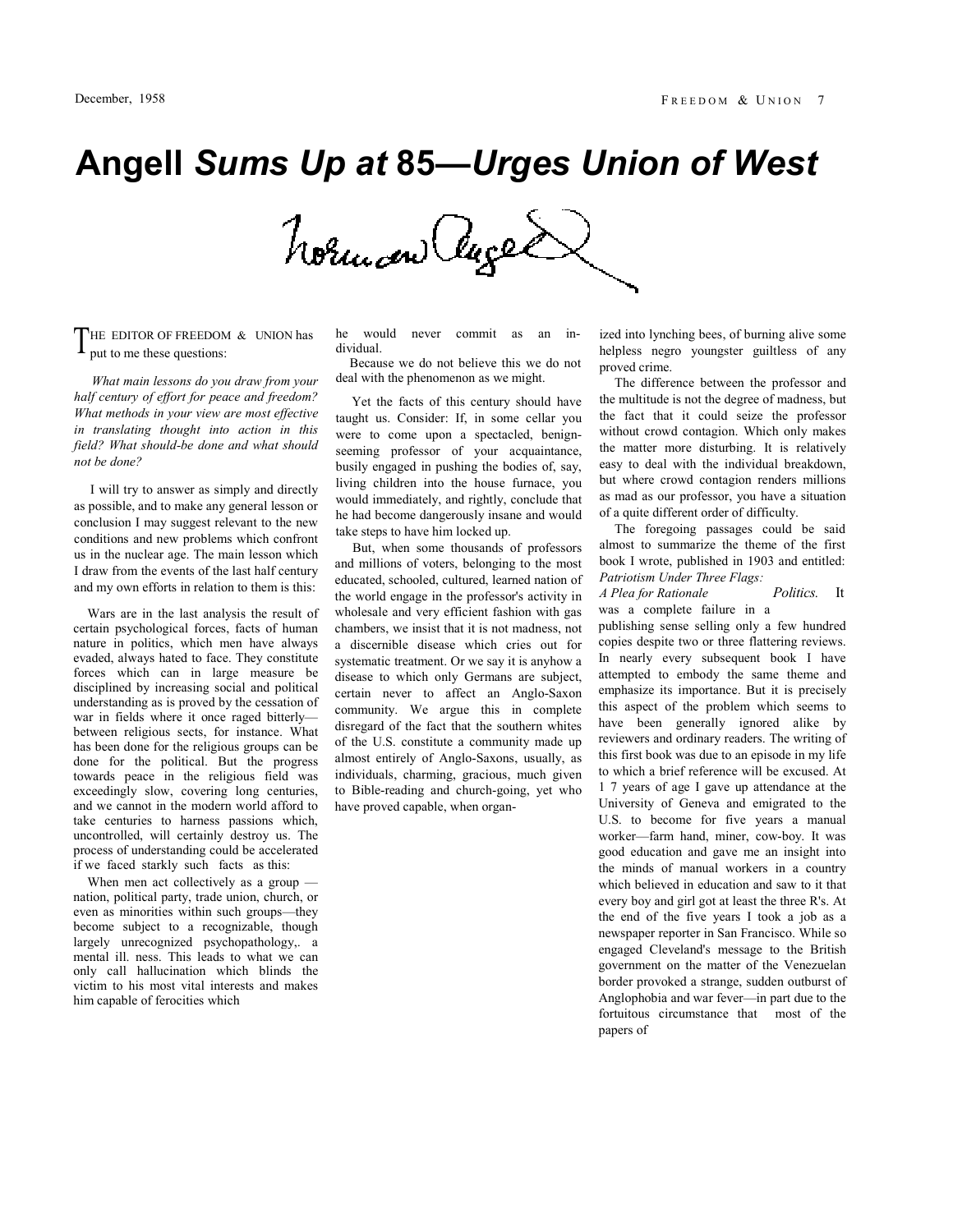large circulation happened to be under the control of Irish owners. Flaring headlines proclaimed that the time had come to bring to an end, once and for all, those "intolerable and shameful wrongs the U.S. was suffering at the hands of Britain." We were told repeatedly in the popular press that freedom demanded that "Britain's evil power be now destroyed."

I was able, as a reporter, to obtain access to Congressmen, Senators, clergymen, public figures of all kinds, who had indulged in declarations of that kind and made a point of asking: "What are these wrongs of which you speak? It is important that the public should know what they are." Not one of all those I interviewed could tell me a single wrong that the U.S. suffered at the hands of Britain. But the fact that no one knew what the "wrongs" were made not the slightest difference to the depth—and usually the complete sincerity of the flaming passion to which nearly all of those public figures gave expression. I wrote at the time: "We are now witnessing the frightening spectacle of a whole nation moved in a life and death matter of public policy by sheer hallucination." I wondered whether this phenomenon was peculiar to America.

Shortly after that experience I found myself in Paris reporting the Dreyfus Affair, and therefore doing much reading of French popular newspapers, listening to French politicians. It came over me one day listening to some passionate anti-Dreyfus harangue in the Chamber: "This is familiar. I've heard it before . . . why, of course it is the American Congressman done into French."

Later in Britain the passion of xenophobia, jingoism and war fever which preceded the Boer war and marked its course was to provoke the same reflection. I thought I saw then at the turn of the century—and subsequent events have convinced me I saw correctly— that, in the three great liberal democra-cies of the West, policy was dominated by essentially the same type of dangerous collective emotion, blinding the multitudes to plain fact and their most vital interests.

Perhaps I would have done better to use the word "nationalism" instead of "patriotism" in the title of my book. But "nationalism" would hardly have applied to the passions of the Dreyfus

Affair. The emotions were less those of nationalism than of partisanship and faction, but no less dangerous.

Unless, the book argued, such psychological forces could be brought under the kind of discipline which had enabled us to make an end of the religious wars, to abolish torture as a method of ascertaining evidence in our courts of law, and to abandon the burning of witches, we were headed for a series of appalling disasters. (Eleven years after the publication of the book, that is to say in 1914, the disasters began.) A passage in this book published in 1903 is as follows:

"The events analysed here would seem to show that \*he forces of rationalism revealed during the nineteenth century have spent themselves in large measure and that more and more emotion is taking charge in public policy. . . . Many characteristics of modern life favor this tendency. Remembering what has already been said as to the factors which contribute to setting up the collective mind the irresponsibility which comes of numbers, the power of suggestion and contagion, the relation of emotion to reflection—-we are better able to appreciate the effect of such typical features of modern life as our popular press and the neurotic atmosphere of great cities. The popular press presents to enormous numbers simultaneously the same suggestion of (for instance) national insult, danger, or aggression, exciting by this means a national vanity to which it also panders. To simultaneity of suggestion add the effect of propinquity and movement, the light chatter of trains and buses, the close association of great numbers in factories. Again at agencies as powerful as these making for the formation of the mob-mind, the relatively feeble rationcinative element has no chance."

In the period since this book was written nearly 60 years ago—it was published in 1 903—all the factors making for the irrationalism of public judgment have gained in power. (There was then no radio, no television, and only the beginnings of the cinema.) If I had ventured to forecast as the result of crowd psychology anything remotely approaching the scale of what has since happened under Hitler and Moscow, the prophecy would have been regarded as sheer, stark, lunacy. The Hitlerian episode has been rendered more terrifying than ever by the coming of the H-bomb and all it implies. We now know by the circumstances of his own end that, had he possessed it, Hitler would have used it in order to add to his own personal destruction that of his foreign enemies and of the German people he had come to hate.

We are apt to regard the emergence of a Lenin or a Stalin or a Hitler as a manifestation of mere military power, and draw a picture of millions suffering



helplessly by reason of the sheer physical force of the tyrant. And this is perhaps the greatest illusion of all. Obviously neither one man, nor even a ruling committee of a dozen or a score, have any physical force, within their own bodies that is, with which to "hold down" millions. The only force—armies, navies, police, bureaucracies—the tyrant can use is that supplied by his victims.

When Lenin arrived in that sealed railroad car in Russia in 1917 he had neither arms or army or police. Yet he destroyed a relatively liberal government and took its place. The only force he could employ was his power over men's minds. Similarly with Hitler. When he began operations with his fellow neurotics and ne'er-do-wells in the Munich beer hall he had nothing but the clothes he stood up in—except a genius for understanding and appealing to the baser instincts of a large number of discontented men and women.

If we miss this point that the physical force with which a Hitler or a Lenin or a Stalin operates can only come into being as the result, first of all, of the capture of men's minds, we miss just as disastrously our own share of responsibility, the responsibility of the West as a whole for what has happened. There is very little to choose in point of political wisdom between the policies of Britain, France and the U. S. Consider the record.

In his address to Congress on April 2,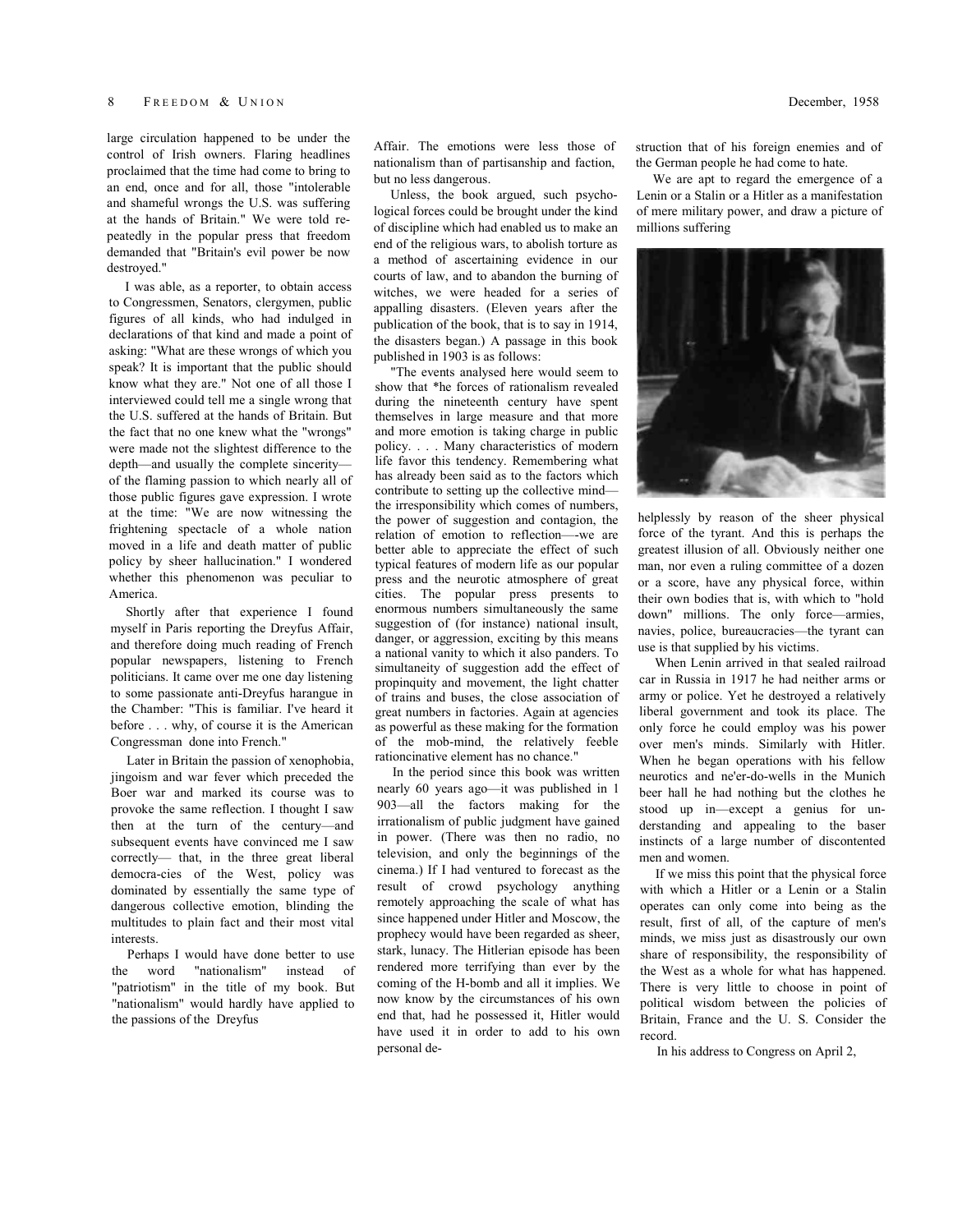warned would be the case unless certain strategic precautions were adopted.

Whether or not it is true to say that the defeat of Hitler need never have involved this victory for Stalin, if only the possibility of precisely that thing happening had been as clear to certain others as it was to Churchill, we shall never know. What we do know is that its very possibility was denied in quarters which alone could have prevented it, and it was denied because the plainest facts were obscured by emotions derived from old prepossessions, hostilities, folklore, which had lost all validity.

As Churchill makes clear in his sixth volume of the war history, *Triumph and Tragedy,* he had to witness one opportunity after another of creating a barrier to post-war Soviet expansion disregarded or deliberately rejected. The. American armies did not press on to seize Berlin and Prague. A large slice of East Germany actually occupied by American troops was handed over to Soviet occupation with results we were later to appreciate. The chance of advancing into Austria and the Danube Valley was discarded for the sake of a superfluous landing in southern France. Churchill watched all this, warning and pleading.

This aspect of the second war which delivered so much of the world into Communist hands is commonly ascribed to the fact that it was Roosevelt's declin-

For half a century, since he wrote his famous classic, *The Great Illusion,* Norman Angell consistently and inde-fatigably both ing health which accounts for his failure to see the case which Churchill presented, and to favor instead, as against Churchill, the claims of Stalin. The failing health was a fact, but why should it have prompted that particular political line, rather than the contrary one of adopting a strategy which would have tended to check Soviet expansion? The question is answered by the President's son Elliott who accompanied his father to Teheran and who wrote of the experience in a book entitled *As He Saw It.* The President simply refused to believe that the post-war world would have anything to fear from Russian power, but a great deal to fear from British power. "For this I know," said the President a good many times, "Britain is imperialist and Russia is

For 2,000 years, at least, men have drawn up Grand Designs for world or international government. The form of constitution is important, as Clarence Streit has shown so brilliantly, and more important than it has ever been. For unless we can create a world authority sufficiently powerful and stable to control nuclear weapons (becoming increasingly available to all and sundry) we stand quite obviously in danger of sheer extermination, or, as the only available alternative, submission to Moscow—to dictatorship, as the world authority.

But what are the chances of a world

the displacement of reason by passion and emotion he has done—perhaps more consistently, indefatigably, patiently and over a longer period, than any man now living—

## "What a Single Man Can DO......."

not."

advocated and exhibited the sanity, sense and reason which the world increasingly needed and has continually been losing—throughout all that period. The cool and dispassionate analysis of the illusions, the emotional distortions and the tyranny of the deceptive slogans and phrases, which both express and strengthen their power for evil, has continued patiently through the youth and middle age of all who now, like him, are old. They are at once a nostalgic reminder of what we have lost since the century in which we were born—and of what we must recover if even worse is not now to come. What a single man can do to help in arresting

and the more persuasively because he himself not only recalls, hut in his own person incarnates the attributes without which *homo sapiens* neither deserves his name nor can hope to survive. His 85th birthday is a suitable moment at which both to express our admiration —and indeed reverence—of the man and to contribute what we can to the spread of his gospel—never more needed than now as the gospel of our salvation. —LORD SALTER

*(As Sir Arthur Salter, he was for long chief of the Economic and Financial Section of the League of Nations.)*

authority reconciling freedom for the individual with stability of government, when very few national societies possessing a common culture and "way of life" have been able to manage it owing to the disruptive effect of those psychological forces with which we have been dealing? A world government would have to work on the basis of 80 or 100 nationalisms, emphasizing widely differing cultures and ways of life. The case of the German failure has already been touched upon. But Germany does not stand alone. France has had a round dozen constitutions since the 18th century revolution and in the 20th century finds itself so riven by conflicting parties that it is often unable to agree for weeks together on any government at all. It is now struggling with its fifth republic since the revolution. The record of a score of Latin American republics during more than a century is notorious.

What we seem to overlook is that no constitution, however cleverly drawn, can be self-acting. Whether it works or not depends on the political understanding, the quality of the public judgment of those who live under it. The Weimar constitution was one of the best ever written. It did not prevent the coming of Hitler who tore it to pieces with the approval of great sections of the educated German people. Most of the constitutions of the Latin American republics are excellent, the work, usually, of highly educated professors of political science. And under most of them annual revolutions have been a habit. Britain has no constitution at all in the American or Latin sense; and has had no major internal disturbance for 300 years.

What can we do about it?

What has just been written indicates clearly enough that almost everywhere in the West education in the school sense does little to produce social and political understanding. But an influence certain to be fatal to any world government, is the acceptance everywhere throughout the West of political principles and ideals, embodied in emotionladen slogans completely incompatible with the creation and maintenance of any international authority whatsoever. Over most of the world to-day, in the Middle East, in Africa, in Asia are explosive and clamant demands for "national sovereignty," and absolute independence.